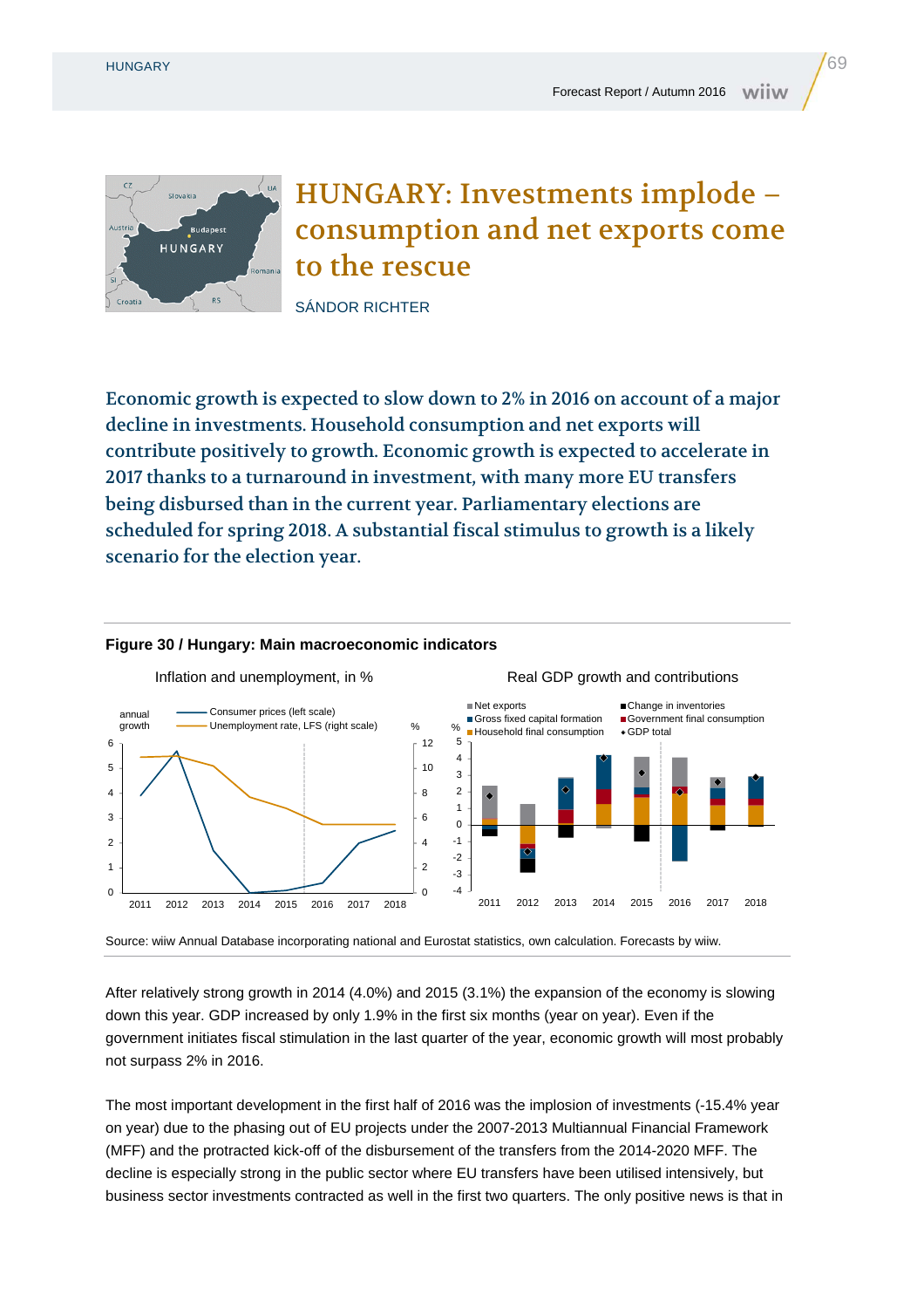manufacturing (accounting for over one third of all investments) an 11% growth was registered. Two major FDI projects, a greenfield tyre factory and another one in toy production, delivered a major contribution to manufacturing outlays.

Household consumption expanded strongly, by 5% in the first half of 2016. This figure reflects the impact of a rapid increase (7.6%) of net real wages. The unexpected rise in wages is a consequence of labour shortage becoming a more and more serious problem due to ongoing outward migration. Migration helps household consumption growth from another aspect as well: migrants' remittances from abroad have been increasing in the past few years, accounting for an inflow corresponding to over 2% of GDP. According to a recent survey of the Central Statistical Office, outward migrants are better educated and younger than the average population; skilled workers and persons with tertiary education are overrepresented. There are more male than female outward migrants. About three quarters of outward migrants choose Germany, the UK and Austria as destination countries.

Foreign trade has been, apart from consumption, the other driver of economic growth this year. In the first six months the export growth rate was 3.6 percentage points higher than the import growth rate. The slow expansion of imports is explained by the steep fall in investment. The import-inducing effect of the ongoing household consumption boom has not appeared as yet in the statistics. Though this large difference in favour of the export growth rate will not be sustainable, net exports will become a considerable component of economic growth in 2016.

Agriculture achieved high growth rates in the first two quarters of the year and the odds are good that the positive performance of this sector will substantially support this year's GDP growth. All other sectors showed a much less formidable performance. Growth rate in industry shrank to one third of the respective figure a year earlier. The relatively highest expansion of value added was reported for the manufacture of computer, electronic and optical products, while the performance of the manufacture of machinery and equipment figured the worst. Construction, the main loser of the 'evaporation' of EU transfers, declined by over 25% in the first half of the year. With the exception of financial services, the sub-sectors of the services sector expanded, with above-average dynamism in wholesale and retail trade, accommodation and food service activities, information and communication, as well as transportation and storage.

The fiscal deficit in the first six months of the year was well below 3% of GDP. If the current trend continues, an annual fiscal deficit below 2% of GDP could be achieved. Nevertheless, the good record may tempt the government to reconsider the expenditure side of the budget in the last months of the year. A fiscal stimulus would push the deficit above 2%, but it could safely remain below the 3% threshold while replacing part of the lost aggregate demand due to the implosion of investments. Acceleration of disbursement of EU transfers via elevated advance payments from the budget from the 2014-2020 MFF would be the cheapest version of growth stimulation but the implementation of this measure has been lagging far behind the originally very ambitious plans in this field.

In September Standard & Poor's raised its credit rating for Hungary to BB+/B, i.e. to investment grade. Thus, out of the three leading credit rating agencies, Moody's remains the only one to leave Hungary in junk grade. Standard & Poor's mentioned the following key issues explaining their decision: improving economic performance; stronger external financial profile (lasting current account surplus, reduction in the share of foreign currency debt); diminishing public debt to GDP ratio; completed conversion of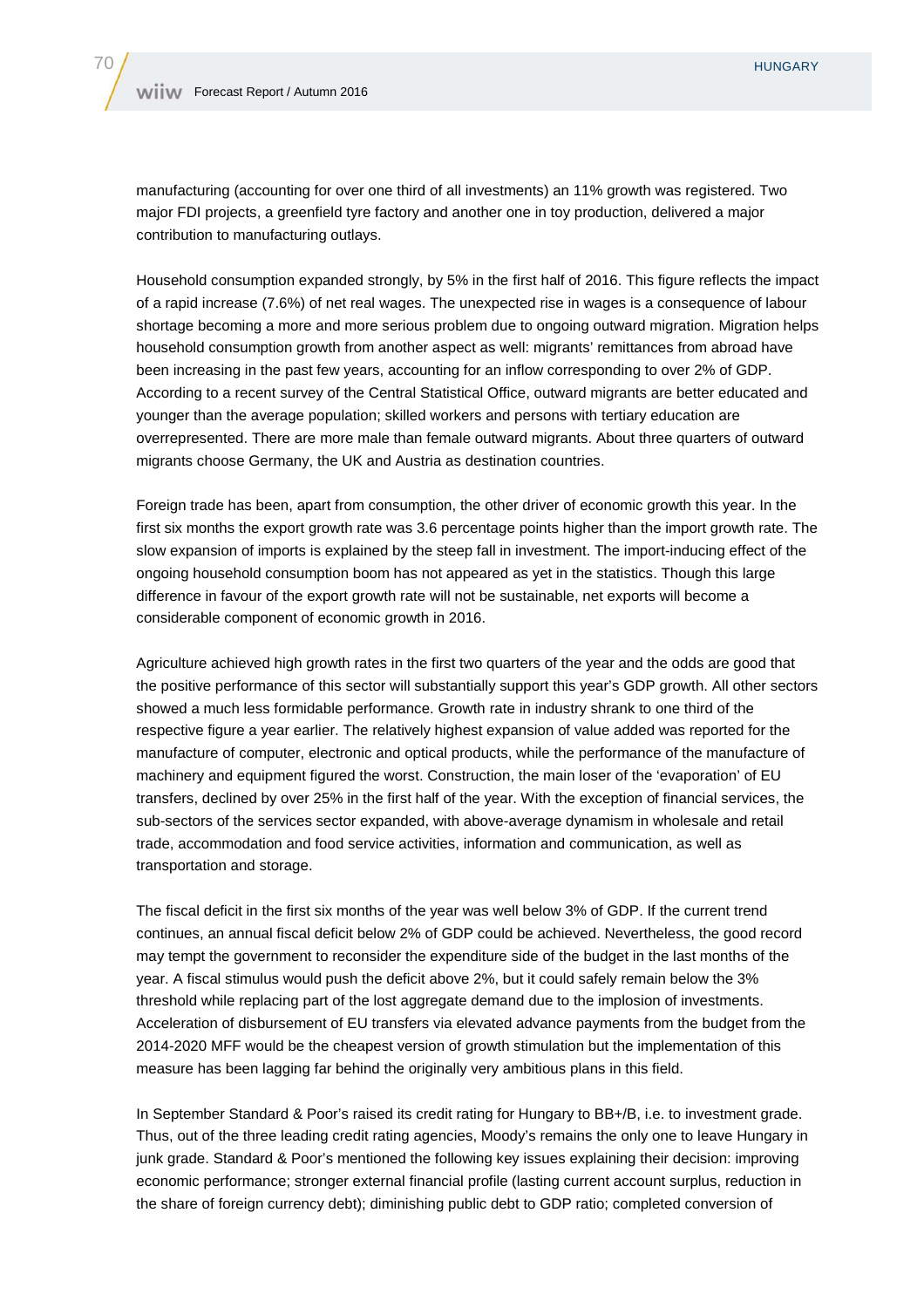foreign-currency-denominated loans into forint loans; and rising employment and real disposable income of households. In contrast to the upgrading by Standard & Poor's, Hungary's position in the international competitiveness ranking of the World Economic Forum deteriorated by six notches this year, to rank 69, the worse ever result achieved by the country. Looking at the detailed ranking, Hungary's assessment was devastating concerning the institutional system (place 114); in this field, policy instability, corruption, tax regulations, inadequately educated work force, inefficient government bureaucracy and insufficient capacity to innovate were mentioned as the main problems.

For the full year 2016, economic growth is projected to slow down to 2%. The fall in investment may decelerate in the second half of the year, and the annual change will be around -10%, with strong downward risks. Household consumption will expand dynamically and net export will be significantly positive. These latter two components of GDP will 'save the day' for the Hungarian economy this year.

In 2017 economic growth is expected to accelerate due to a turnaround in investment with much more EU transfers disbursed than this year. The government pushes hard for early disbursement of the EU funds but the already mentioned stepped-up advance payments for beneficiaries may prove to be unacceptable for the EU. Household consumption and net export will continue to play a positive role, but less so than in 2016.

Parliamentary elections are scheduled for spring 2018. A substantial fiscal stimulus to growth is a likely scenario in the election year as the current and the medium-run fiscal stance provide sufficient room for that. Consequently, both investment and consumption will increase in 2018, however, at the expense of stronger import than export growth. The fiscal deficit may deteriorate to nearly 3% of GDP. As before, low priority will be given to education and health care, with devastating consequences to be expected in the long run. A major concern for the medium- and longer-term outlook of the Hungarian economy is the planned construction of the Paks II nuclear power station envisaged to be financed by Russian credits. The profitability of this huge project is considered to be highly questionable by independent experts. Another giant project over the longer time horizon is the 2024 Olympic Games for which Budapest applied as host. If Budapest should happen to win, this would probably lead to a serious misallocation of the country's resources.